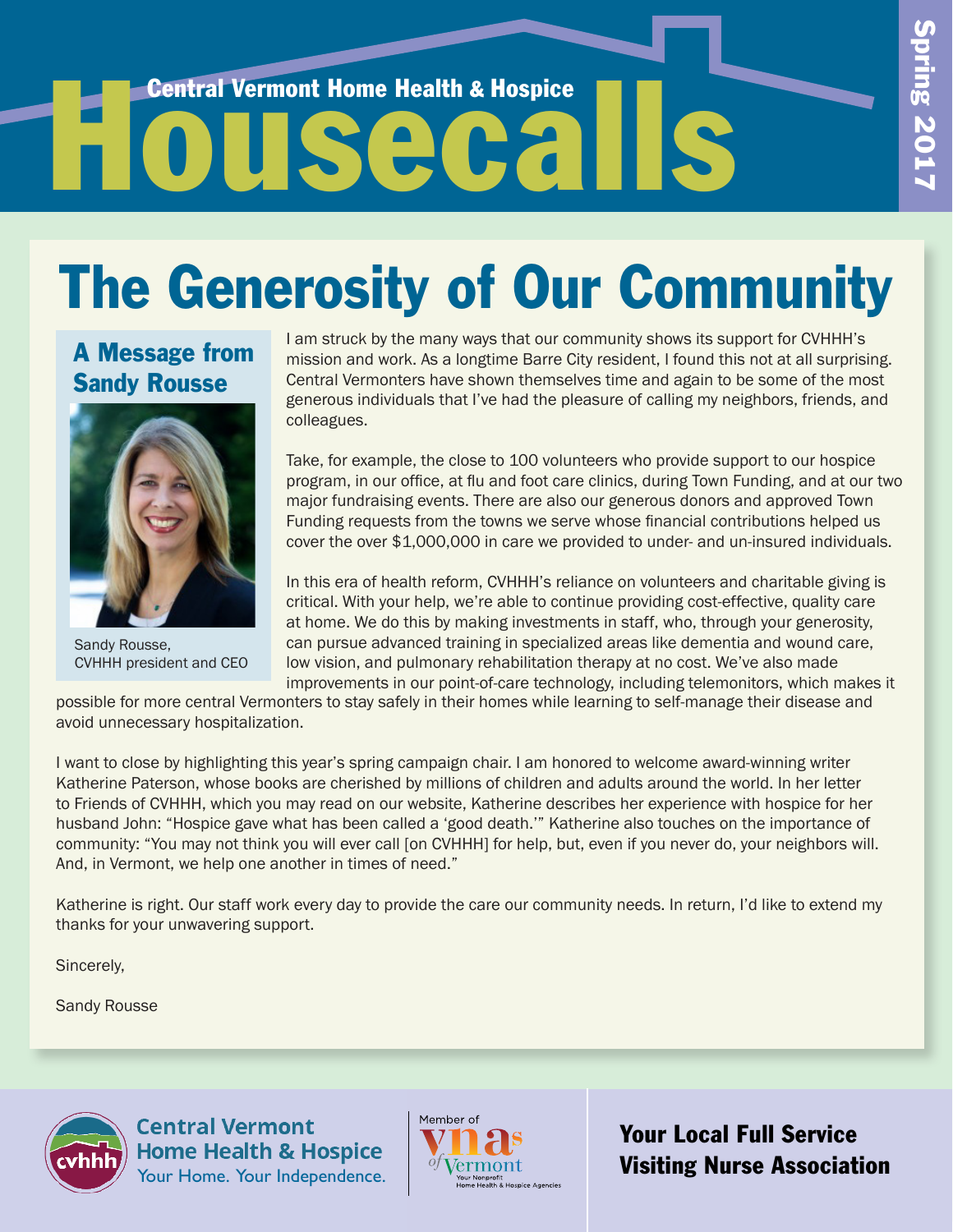## New Board Members Welcomed in April

Three new members were voted onto the CVHHH Board of Directors at the annual meeting in April. Marty Miller of East Montpelier and Jean Joslin of Waitsfield retired from the board each after serving two consecutive volunteer terms.



### Maureen Hebert

Maureen, of Waterbury, is Associate Dean of Continuing Education & Workforce Development at Vermont Technical College. She has worked in higher education, focusing on workforce and professional development, for over 20 years. Before joining Vermont Tech, Maureen worked with the University of Vermont Division of Continuing Education as the Regional Director of the UVM Center in Montpelier.



### Francis "Topper" McFaun

Topper is a long-time resident of Barre Town and is a Member of the House of Representatives in Montpelier. He is retired from a long career in State government and has served in many capacities in Barre Town, central Vermont and Statewide.



## Teresa Voci

Teresa lives in Randolph Center and currently serves as Director of Quality Improvement & Provider Relations at Blue Cross and Blue Shield of Vermont. Prior to this, she was Executive Director of Berlin Health and Rehabilitation and served in various management capacities at Gifford Medical Center.

## Rebecca McClung, MSN, RN, Named Chief Quality Officer



Rebecca McClung has been appointed Chief Quality Officer. Becky comes to us from New Smyrna Beach, FL where she was the Director of Nursing for Embark Home Healthcare. Prior to that she was the Regional Administrator for Doctors' Choice Home Health. Becky has been a home health nurse for over 20 years, progressing up the management ladder and gaining considerable experience in Quality Improvement and Compliance. Becky is a former member of the Board of Directors for the Home Care Association of Florida. She holds a MSN from Catholic University, Washington, DC. Becky joined us April 10, 2017. When asked why she chose to pursue the Chief Quality Officer position, Becky says that the job looked like a dream. "I'd been looking for a new challenge in my field and realized that this position had everything I like about home health—compliance, performance improvement, risk management—it would be a God-send."

2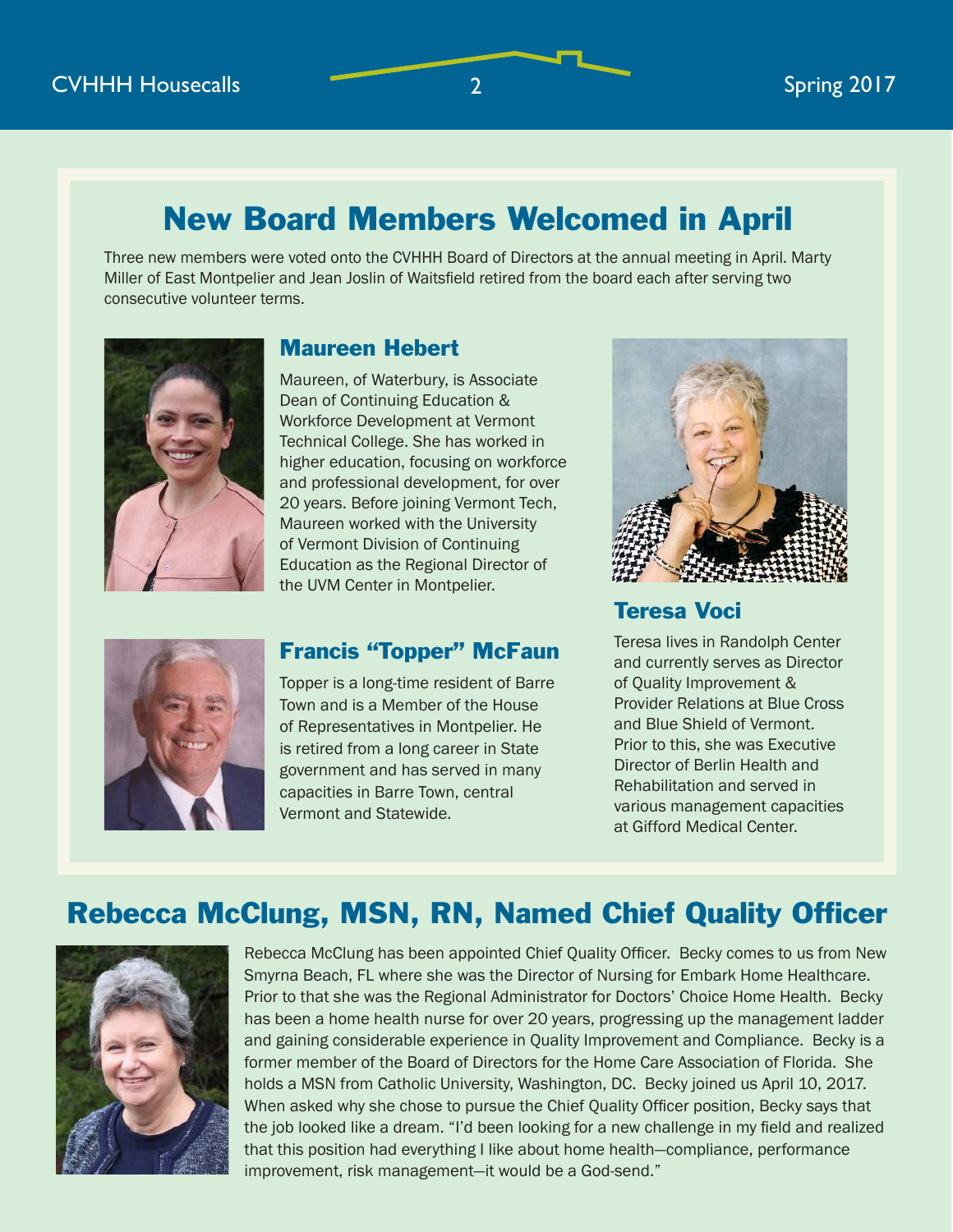## Katherine Paterson: Honorary Spring Solicitation Chair



We are honored to welcome award-winning writer and Montpelier resident Katherine Paterson as chair of our annual spring solicitation. Many of you may recognize Katherine from her much-beloved books, including Bridge to Terabithia and The Great Gilly Hopkins. Many may also know Katherine from her 31 years as a resident of Barre and Montpelier.

Katherine first encountered CVHHH in the early 1990s when Ginny Fry, our Bereavement Coordinator at the time, asked Katherine to pen an introduction to a book she was writing. Later on, Katherine's husband, John, the pastor at First Presbyterian Church in Barre, required rehab support after knee replacement surgery. Then, when John was diagnosed with Multiple System Atrophy, a debilitating

neurologic disorder, Katherine's, and her family's, relationship with CVHHH deepened. After what became his final trip to the hospital, Katherine and John decided to go home with hospice. "The

**"I want more people to understand that when you ask for help from CVHHH for hospice care, you are not giving up. You are choosing to add a richer, more blessed, end to your life."**

doctors asked John to think about how he wanted to spend the remainder of his life," said Katherine when we spoke with her in April. "We chose hospice."

Though John was on hospice for only a short period of time, the experience made a lasting impact. "Hospice taught me that there is nothing to fear in death," said Katherine. "I can

describe the experience of John's death as marvelous. We had our caregiver with us, and each of my children spent time alone with their father to say goodbye. When John died, I was holding one of his hands, and my daughter, Mary, was holding the other. He died peacefully, quietly."

When Daniel L. Pudvah, our Director of Development, asked Katherine to serve as honorary campaign chair, she said yes. "Those last days of my husband's life became a real gift," she said. "I'm 84. I've got many friends who are losing their longtime spouses, and I am one of the few people who could be a part of their spouse's death. I said yes to Dan because I want more people to understand that when you ask for help from CVHHH for hospice care, you are not giving up. You are choosing to add a richer, more blessed, end to your life."

We are grateful to Katherine for sharing her story and for supporting our spring campaign. Katherine's letter to Friends of CVHHH was mailed in May. You may support our mission by making a secure donation through our website. Visit us at www.cvhhh.org/donate.

## 2017 Grants CVHHH has recently received grants from the following:

Rotary Club of Montpelier, for the Telehealth Program: \$1,000

Kinney Drug Foundation, for training equipment: \$1,000

National Life Group Community Foundation, for Telehealth Program: \$7,500

## Community Partner of the Year



Central Vermont Home Health & Hospice has named Allen Lumber Company as its Community Partner of the Year. The award, established several years ago, was announced at the recent Donor and Volunteer Recognition event at CVHHH.

Generally, organizations, businesses or individuals are considered each year for their contributions of support to CVHHH's mission and ultimately to the patients who are served. The Allen brothers agreed to serve as Honorary Chairs of our fall 2016 solicitation and noted that there has been a cordial relationship between the two organizations for over 100 years. Allen Lumber has outlets in Barre, Montpelier, Waitsfield and St. Johnsbury.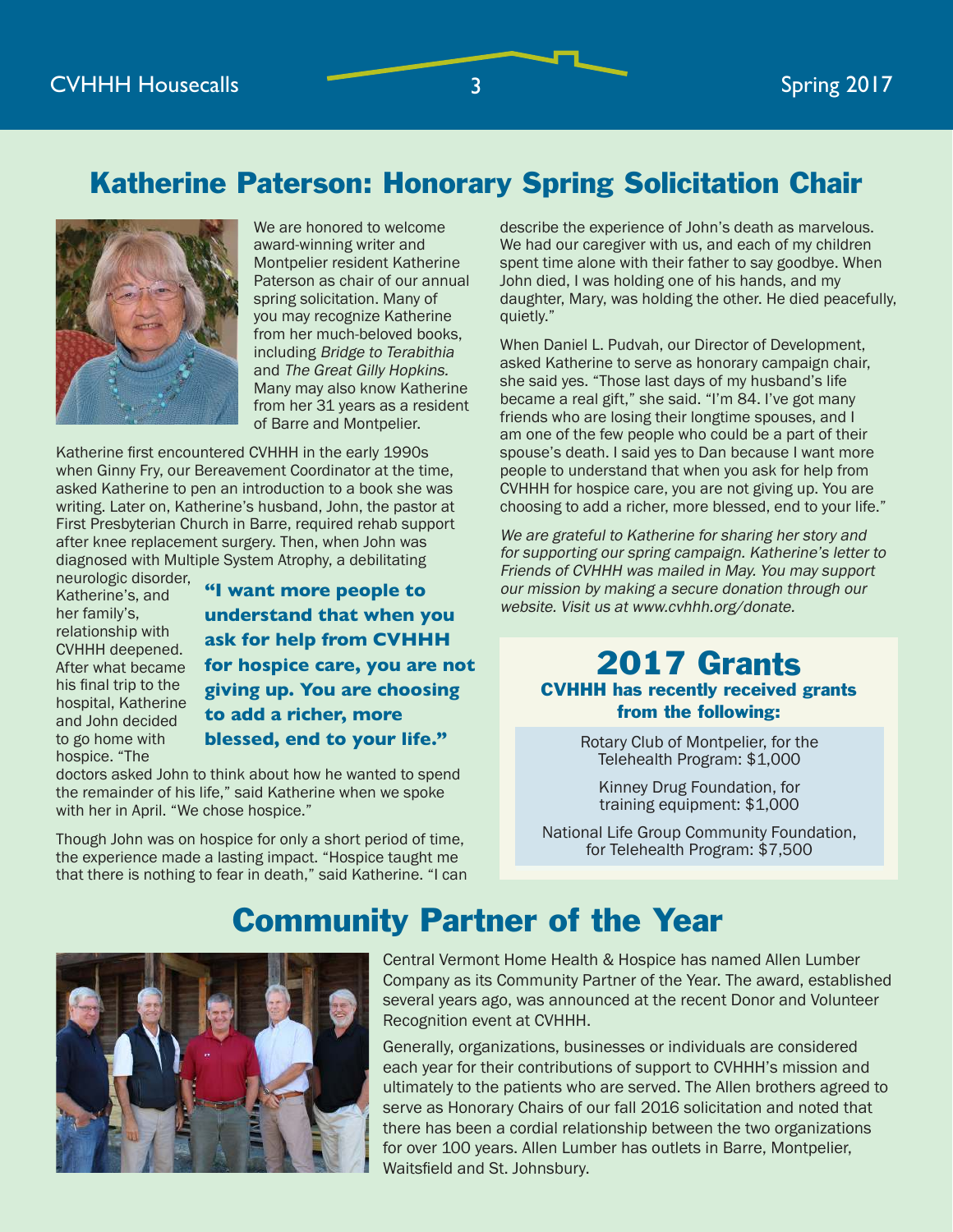## Jewelene Griffin, RN, Co-Chair of Committee to Increase Hospice Utilization and End of Life Support

Last September, our local Community Alliance of Health Excellence (CAHE) formed a sub-committee to improve understanding of and access to hospice services in central Vermont. Our Hospice and Palliative Care Director, Jewelene Griffin, RN, became actively involved in this initiative as a sub-committee co-chair, along with Teresa Fama, MD, of CVMC. The sub-committee has representation from a wide variety of healthcare programs with direct interest in quality end of life care. "The need for a better understanding of the importance of advanced care planning, recognition of the resources available to individuals, and the need for a greater sense of comfort in having open conversations about disease progression, life-limiting illnesses and identifying someone's goals and wishes, are primary drivers for this project," says Jewelene.

This spring, the hospice subcommittee sponsored and facilitated viewings of the documentary Being Mortal in Montpelier, Plainfield, and Stowe. The Frontline documentary features Dr. Atul Guwande, author of the book by the same name, and aims to educate audiences and encourage people to take concrete steps to identify and communicate their wishes for end of life care. "The dialogue following each showing was wonderful," says Jewelene. "Audience members shared their experiences with advance-care planning and discussed ways they could approach their doctors with questions on the subject. People who had just experienced hospice, or who were experiencing it, had many nice things to say about the benefits of hospice for their family."

"We know that we underutilize hospice in Vermont," says Jewelene. "We also know that physicians need support in understanding hospice eligibility requirements and that, both, doctors and their patients often do not know how to initiate a discussion of hospice or advance-care planning. The sub-committee is tackling these issues through targeted outreach to the community and to local physicians. By working together, we hope to help more individuals access the end-of-life care, including hospice, that is right for them." Do you have questions about hospice at CVHHH? Visit us online at www.cvhhh.org/hospice or call Jewelene Griffin at 224-2240 for more information.

## Thankful for Town Funding

"This voter-approved support is critically important to our agency," states Daniel L. Pudvah, Director of Development. All the communities in our service area are generous in their support of CVHHH's funding requests. CVHHH is extremely grateful for this support. This funding combined with overall charitable giving from individuals, families, businesses, organization and grant funding help to close the gap between what Medicare and Medicaid pay for services and what it actually costs CVHHH to deliver these services. For more information, please read our Annual Report for 2016, included at the end of Housecalls.

## Start the Conversation

We know it can be difficult to talk about advance-care planning. We are here to help.

Please contact Emily McKenna, CVHHH's Marketing Manager, at 224-2215 or emckenna@cvhhh.org to coordinate a free meeting near you. You may also visit www.cvhhh.org/stc for more information.



## Join Us: Better Breathers Clubs

Better Breathers Clubs are free physical therapist-led support groups held monthly at our office in Barre. These meetings offer education, tools and support for individuals living with chronic lung disease or other respiratory disorders. Anyone is welcome. The next meetings are scheduled for June 22, July 20 and September 21. Please contact Patty Connor, Community Relations and Development Assistant at 224-2201 for more information.





4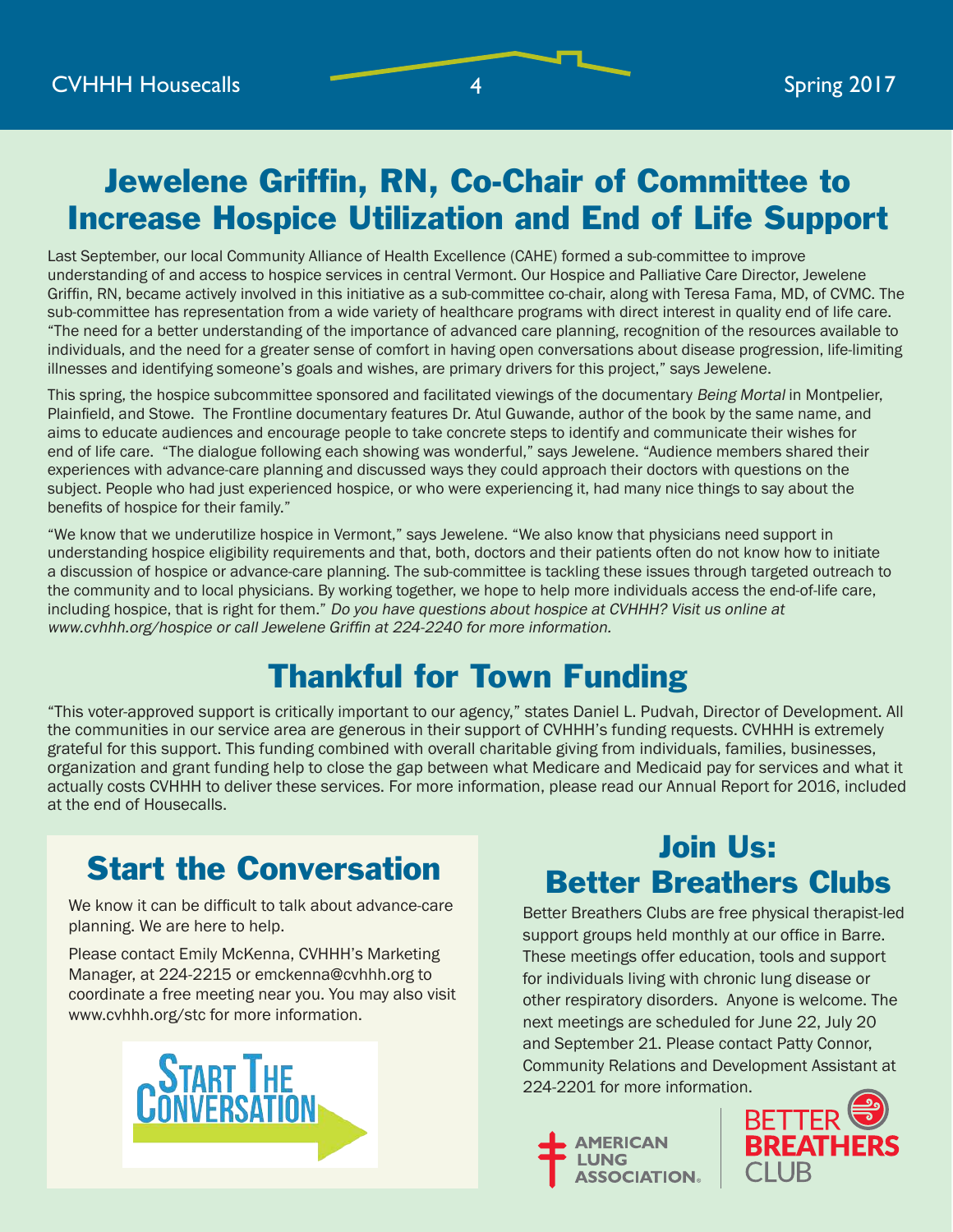## CVHHH Spring and Fall Fundraising Events

محملا و لملينا أو.

## 21st Annual Hospice Memorial Golf Tournament

Wednesday, June 21st, 2017 Country Club of Barre **Barre, Vermont Indi** 

#### **TOURNAMENT SPONSOR TOURNAMENT SPONSORS**





## **Hole-In-One Sponsor HOLE-IN-ONE SPONSOR**



win A new York Car First Car First **Car First Care First** To sponsor this event and/or to register **EAGLE SPONSORS** online, please visit www.cvhhh.org/golf2017

## easons of Li

**CARRY AND ANOVAL THE PROPERTY OF A REPORT OF A REPORT OF A REPORT OF A REPORT OF A REPORT OF A REPORT OF A REPORT OF A REPORT OF A REPORT OF A REPORT OF A REPORT OF A REPORT OF A REPORT OF A REPORT OF A REPORT OF A REPORT** 

Annual Fashion Show, Dinner & Live Auction FRIDAY OCTOBER 13, 2017; 6:00 PM

CAPITOL PLAZA GOVERNORS' BALLROOM, MONTPELIER



Seasons of Life has evolved from Colors of Autumn, and is one of central Vermont's most popular events. Held at The Capitol Plaza Hotel and Conference Center in Montpelier, there are models from the 23 communities we provide services to who will showcase couture from local vendors. In addition to having

a Celebrity Emcee, there will be a live auction, reception and dinner catered by New England Culinary Institute.

To sponsor this event and/or to register online, please visit www.cvhhh.org/ SOL2017

**EXISTER** 



**Feedback**<br>**Feedback**<br>**Feedback**  \$500 per foursome \$ \_\_\_\_\_\_\_\_\_\_\_\_\_\_ I would like to purchase the helicopter ball drop time the helicopter ball drop to  $\frac{1}{2}$  a piece. My payment is included with  $\frac{1}{2}$  $\frac{1}{\pi}$ For more information about either event, please contact Kim Farnum, Manager of Community Relations and Development, at 224-2234 or kfarnum@cvhhh.org.

Ŧ.

# **If registering as INDIVIDUAL(S):**  $\begin{bmatrix} 1 & 1 \\ 0 & 1 \end{bmatrix}$ Bill m<br>Mari  $\frac{1}{\sqrt{2}}$ Another Successful Green Mountain United Way Employee Campaign



Kim Farnum, left and Carrie Baker Stahler, right

"The employees at CVHHH are very supportive of our local GMUW chapter and the numerous programs they offer to our community," states Kim Farnum, Manager of Community Relations and Development, pictured above, with Carrie Baker Stahler of GMUW. Central Vermont Home Health & Hospice raised over \$3,000 during its employee campaign in February to support its priorities in education, financial stability, health and community caring. Some of the money raised will be used on programs such as Working Bridges, Tatum's Totes, Financial Literacy Classes, Children's Literacy Kit Program and the Financial Coaching Capacity Building Program.

#### Private Care Services: Flexible, Personalized Support at Home



We understand that you, or your family member, may need support managing everyday tasks at home. Our Private Care program may be the answer. We offer flexible, personally-designed supports for anyone who needs help with daily care or other tasks.

Krystal Martell

"Private Care makes it possible for members of our community to remain safely in their homes," says Angela McMann, PT,

who oversees all Long Term Care programs. Based on a person's needs, this could include bed and bath assistance, light housekeeping, conversation and companionship, respite care, and, in some cases, nursing and case management.

Krystal Martell, LPN, Private Care Coordinator (above), adds: "Services can be provided up to 24-hours-a-day, seven days a week, as needed." Care can be provided in an assisted or independent living facility, or anywhere an individual calls home.

Individuals may request services by filling out a simple form on our website: www.cvhh.org/privatecare, or by calling Krystal at 224-2238.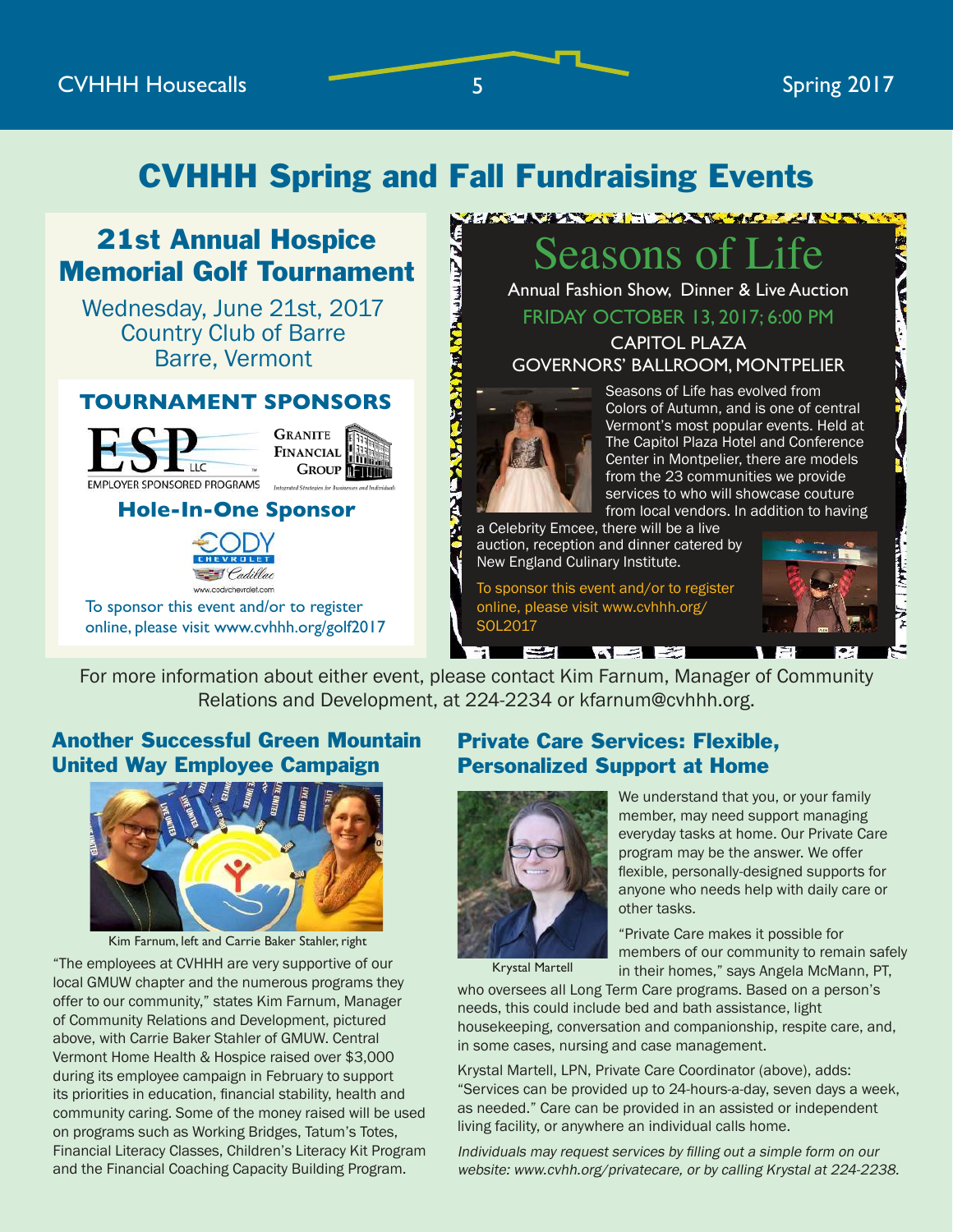## Foot Care Clinics for 2017

## June

| 5th - Barre Senior Center        | 8:0  |
|----------------------------------|------|
| 6th - North Barre Manor          | l:(  |
| 8th - Barre Senior Center        | 9:0  |
| 12th - Montpelier Senior Center  | 9:0  |
| 13th - The Gardens               | ): ا |
| 14th - Twin Valley Senior Center | 8:0  |
| 15th - Evergreen Place           | 8:   |
| 21st - Montpelier Senior Center  | 9:0  |
| 21st - Quarry Hill               | ): ا |
| 23rd - Northfield Senior Center  | 8:0  |
| 26th - Waterbury Senior Center   | 9:0  |
| 27th - The Gardens               | 8:0  |
|                                  |      |

## July

| 5th - Twin Valley Senior Center  | 8:00 |
|----------------------------------|------|
| 6th - Evergreen Place            | 8:30 |
| 10th - Barre Senior Center       | 8:00 |
| 10th - Montpelier Senior Center  | 1:00 |
| 12th - Northfield Senior Center  | 8:00 |
| 18th - North Barre Manor         | 1:00 |
| 20th - Barre Senior Center       | 9:0( |
| 24th - Montpelier Senior Center  | 9:0( |
| 25th - The Gardens               | 1:00 |
| 26th - Twin Valley Senior Center | 8:00 |
| 27th - Evergreen Place           | 8:30 |

## August

| 2nd - Montpelier Senior Center   |
|----------------------------------|
| 2nd - Quarry Hill                |
| 4th - Northfield Senior Center   |
| 14th - Waterbury Senior Center   |
| 15th - The Gardens               |
| 16th - Twin Valley Senior Center |
| 17th - Evergreen Place           |
| 17th - Tilden House              |
| 21st - Barre Senior Center       |
| 21st - Montpelier Senior Center  |
| 23rd - Northfield Senior Center  |
| 29th - North Barre Manor         |
| 31st - Barre Senior Center       |
|                                  |

## September

5th - The Gardens 6th - Twin Valley Senior Center 7th - Evergreen Place 11th - Montpelier Senior Center 13th - Montpelier Senior Center 13th - Quarry Hill

00 am - 12:00 pm 00 pm - 5:00 pm 00 am - 1:00 pm 00 am - 1:00 pm 00 pm - 5:00 pm 00 am - 12:00 pm 30 am - 12:00 pm 00 am - 12:00 pm 00 pm - 4:00 pm 00 am - 12:00 pm 00 am - 1:00 pm 00 am - 12:00 pm

8:00 am - 12:00 pm 0 am - 12:00 pm 8:00 am - 12:00 pm 0 pm - 4:00 pm 8:00 am - 12:00 pm 0 pm - 5:00 pm 9:00 am - 1:00 pm 9:00 am - 1:00 pm 0 pm - 5:00 pm 0 am - 12:00 pm 0 am - 12:00 pm

| 9:00 am - 12:00 pm |
|--------------------|
| 1:00 pm - 4:00 pm  |
| 8:00 am - 12:00 pm |
| 9:00 am - 1:00 pm  |
| 8:00 am - 12:00 pm |
| 8:00 am - 12:00 pm |
| 8:30 am - 12:00 pm |
| 1:00 pm - 3:30 pm  |
| 8:00 am - 12:00 pm |
| 1:00 pm - 4:00 pm  |
| 8:00 am - 12:00 pm |
| 1:00 pm - 5:00 pm  |
| 9:00 am - 1:00 pm  |
|                    |

1:00 pm - 5:00 pm 8:00 am - 12:00 pm 8:30 am - 12:00 pm 9:00 am - 1:00 pm 9:00 am - 12:00 pm 1:00 pm - 4:00 pm

#### (September continued)

| 15th - Northfield Senior Center  | 8:00 am - 12:00 pm  |
|----------------------------------|---------------------|
| 25th - Waterbury Senior Center   | 9:00 am - $1:00$ pm |
| 26th - The Gardens               | 8:00 am - 12:00 pm  |
| 27th - Twin Valley Senior Center | 8:00 am - 12:00 pm  |
| 28th - Evergreen Place           | 8:30 am - 12:00 pm  |
|                                  |                     |

## **October**

| 2nd - Barre Senior Center        | 8:00 am - 12:00 pm                  |
|----------------------------------|-------------------------------------|
| 2nd - Montpelier Senior Center   | 1:00 pm - 4:00 pm                   |
| 4th - Northfield Senior Center   | 8:00 am - 12:00 pm                  |
| 10th - North Barre Manor         | 1:00 pm - 5:00 pm                   |
| 12th - Barre Senior Center       | 9:00 am - 1:00 pm                   |
| 16th - Montpelier Senior Center  | 9:00 am - 1:00 pm                   |
| 17th - The Gardens               | $1:00$ pm - 5:00 pm                 |
| 18th - Twin Valley Senior Center | 8:00 am - 12:00 pm                  |
| 19th - Evergreen Place           | 8:30 am - 12:00 pm                  |
| 25th - Montpelier Senior Center  | 9:00 am - 12:00 pm                  |
| 25th - Quarry Hill               | $1:00 \text{ pm} - 4:00 \text{ pm}$ |
| 27th - Northfield Senior Center  | 8:00 am - 12:00 pm                  |
|                                  |                                     |

For more information about Foot Care Clinics, visit us online at: www.cvhhh.org/footcare

## Jodi Demell, LPN, Joins Long Term Care Team



Jodi joined CVHHH in April as Long Term Care Nurse Coordinator. She replaces Allison Jones, RN, who has accepted another role within the agency. In this important community role, Jodi will coordinate Foot Care and Flu Clinics in central Vermont and

participate in local health fairs. Jodi previously worked for over 20 years at one of the area primary care practices.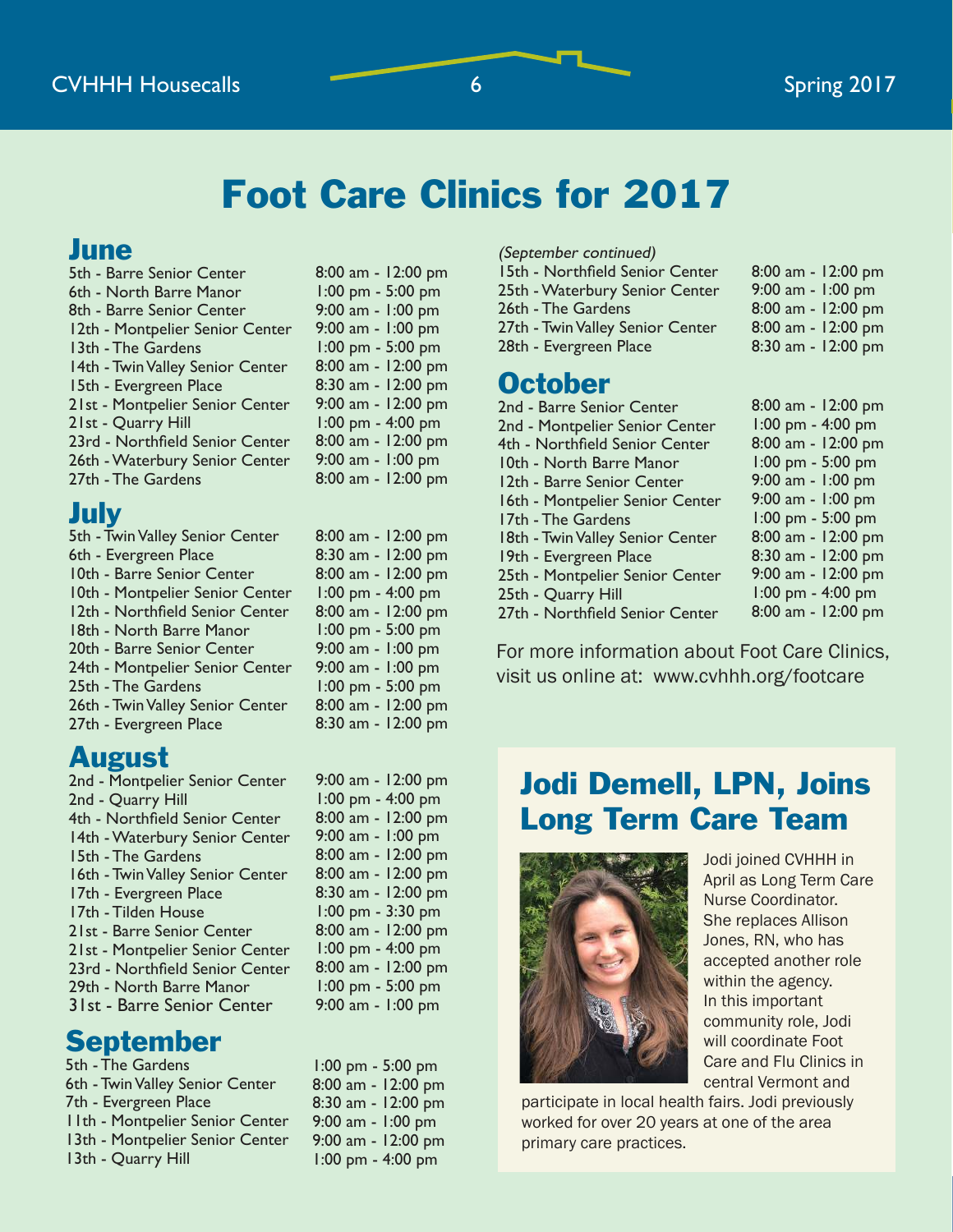

**Central Vermont Home Health & Hospice** Your Home. Your Independence.

## ANNUAL REPORT for year ending in December 31, 2016

#### **VISITS**

#### Home Health Care Visits

| Skilled & High-Technology Nursing 21,458   |  |
|--------------------------------------------|--|
| Home Health & High-Technology Aide  12,541 |  |
|                                            |  |
|                                            |  |
|                                            |  |
|                                            |  |

Total Home Health Care Visits 49,909

#### Hospice Visits

| 8,427 |
|-------|
|       |
|       |
|       |
|       |
|       |
|       |
|       |

#### Long Term Care Visits

| <b>Total Long Term Care Visits</b> | 26,051 |
|------------------------------------|--------|
|                                    |        |
|                                    |        |
|                                    |        |

#### Maternal Child Health Visits

| <b>Total MCH Visits</b> | 664 |
|-------------------------|-----|
|                         |     |

#### Nurse-Family Partnership Visits **Total NFP Visits** .............................................. 706

| 85,757 |
|--------|
|        |



#### REVENUE

#### **Operating**

| Medicare                 | \$7,595,590 |
|--------------------------|-------------|
| Medicaid                 | \$1,757,310 |
| Private Insurance        | \$1,274,593 |
| <b>Private Pay</b>       | \$518,629   |
| <b>Health Promotions</b> | \$108,666   |
| <b>Grants/Contracts</b>  | \$599,314   |
| Provision for Bad Debt   | (\$13,423)  |
|                          |             |

#### Total Operating Revenue \$11,840,679

#### Other Revenue and Gains (Losses)

| <b>Total Other Revenue and</b><br><b>Gains (Losses)</b> | \$1,792,226 |
|---------------------------------------------------------|-------------|
| Contributions, net                                      | \$1,030,778 |
| Change in Fair Value of<br>Investments                  | (\$30,050)  |
| Investment Income                                       | \$646,456   |
| Municipal appropriations and<br><b>United Way</b>       | \$145.042   |

#### Total Revenue \$13,632,905

#### EXPENSES

| \$9,690,950                           |
|---------------------------------------|
| \$176,323                             |
| \$2,955.534                           |
| Total Operating Expenses \$12,822,807 |
| \$810,098                             |
|                                       |